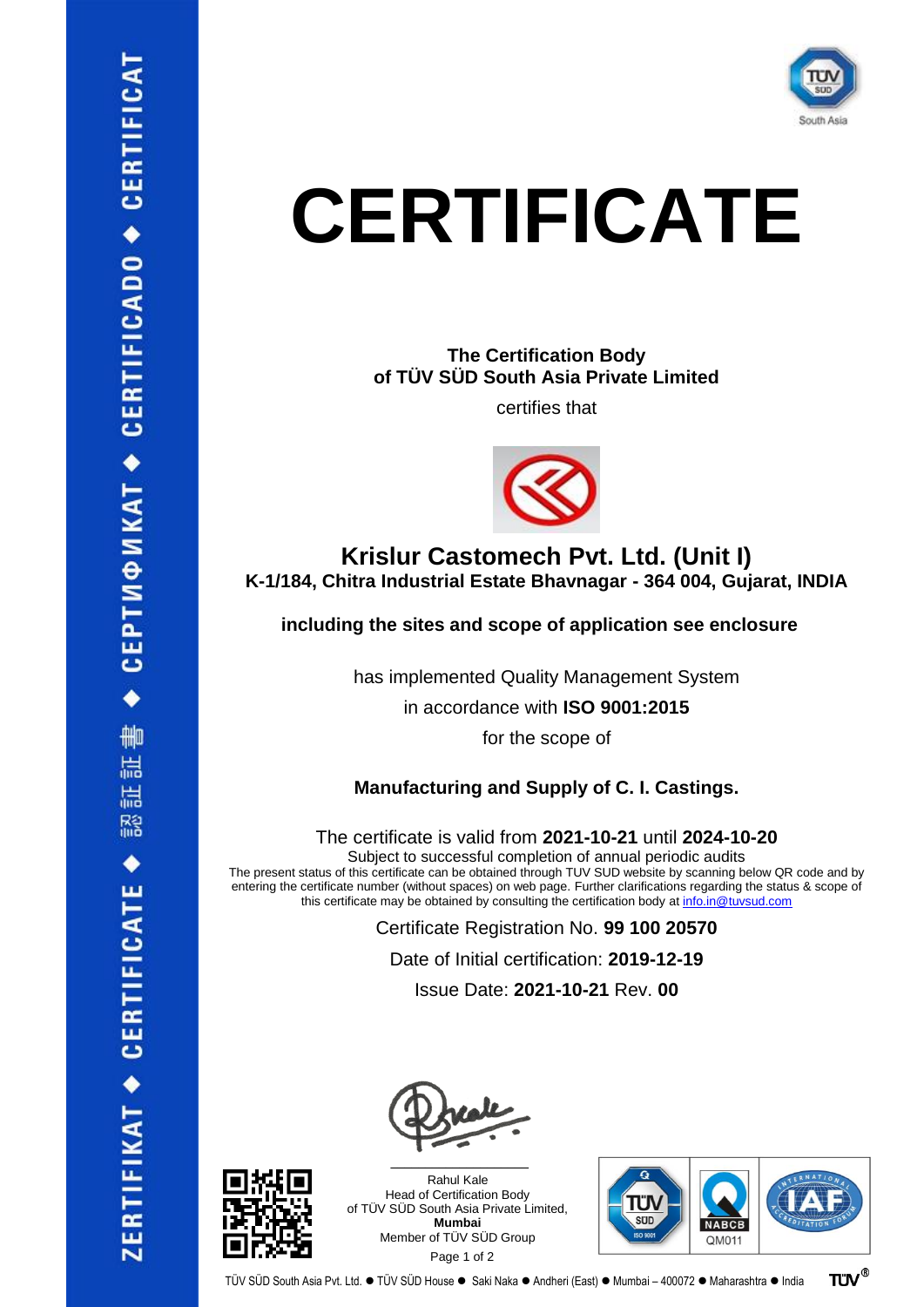

## **Enclosure of Certificate No.:**

### **99 100 20570**

| <b>Sites</b>                                                                                                             | Scope of application                                      |
|--------------------------------------------------------------------------------------------------------------------------|-----------------------------------------------------------|
| Krislur Castomech Pvt. Ltd. (Unit I)<br>K-1/184, Chitra Industrial Estate<br>Bhavnagar - 364 004, Gujarat, INDIA         | Manufacturing and Supply of C. I. Castings.               |
| Krislur Castomech Pvt. Ltd. (Unit II)<br>K-D/49, Chitra Industrial Estate,<br>Bhavnagar - 364 004, Gujarat, INDIA        | Manufacturing and Supply of Metal Machined<br>Components. |
| Krislur Castomech Pvt. Ltd. (Unit III)<br>Plot No. 188, Chitra Industrial Estate,<br>Bhavnagar - 364 004, Gujarat, INDIA | Manufacturing and Supply of Metal Machined<br>Components  |

 $\mathcal{L}=\mathcal{L}^{\mathcal{L}}$ 

Rahul Kale Head of Certification Body of TÜV SÜD South Asia Private Limited, **Mumbai** Member of TÜV SÜD Group Page 2 of 2



TÜV SÜD South Asia Pvt. Ltd. ● TÜV SÜD House ● Saki Naka ● Andheri (East) ● Mumbai – 400072 ● Maharashtra ● India

**TÜV®**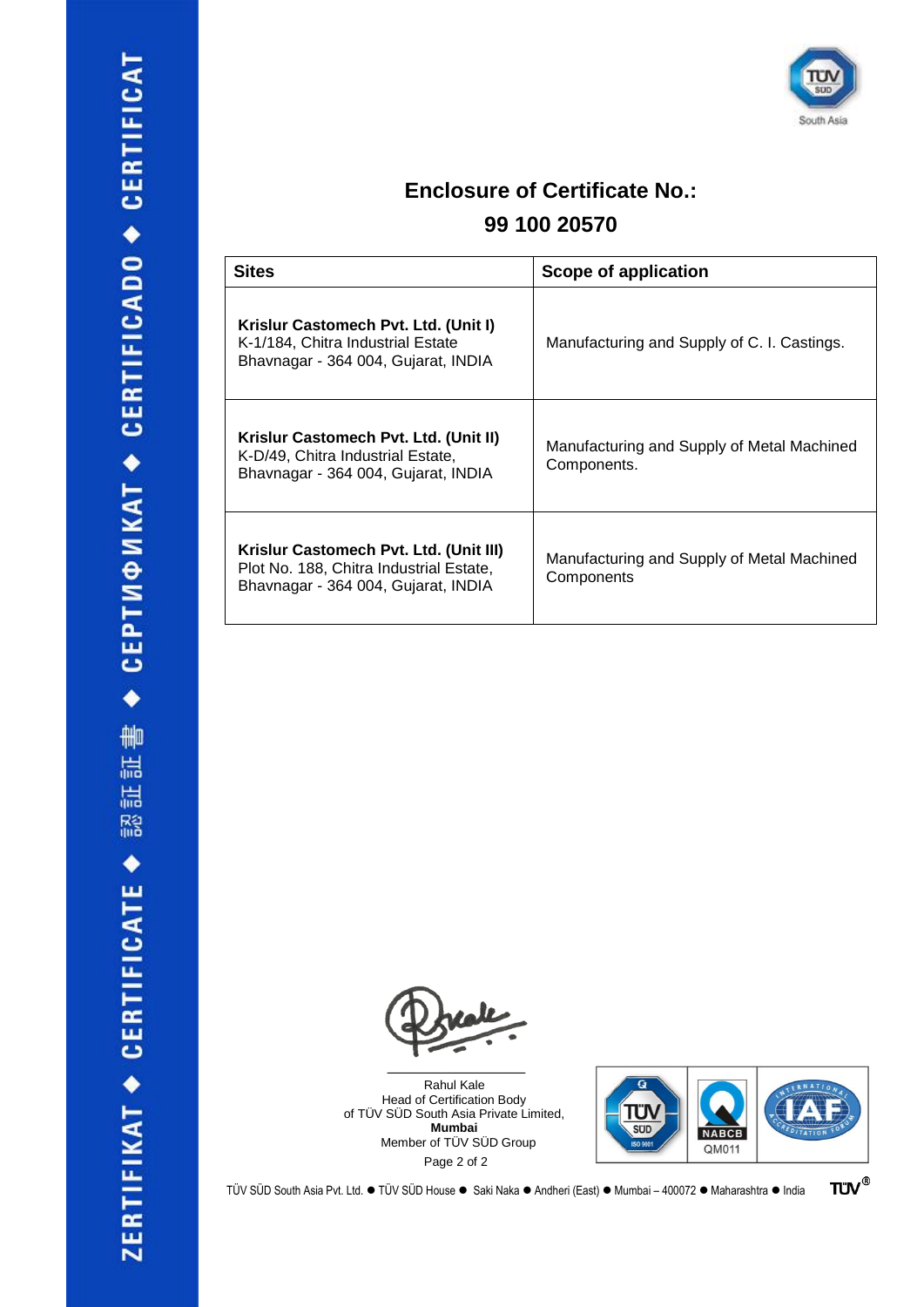

**The Certification Body of TÜV SÜD South Asia Private Limited**

certifies that



### **Krislur Castomech Pvt. Ltd. (Unit I) K-1/184, Chitra Industrial Estate Bhavnagar - 364 004, Gujarat, INDIA**

has implemented Quality Management System

in accordance with **ISO 9001:2015**

for the scope of

#### **Manufacturing and Supply of C. I. Castings.**

The certificate is valid in conjunction with the main certificate from **2021-10-21** until **2024-10-20**

Subject to successful completion of annual periodic audits

The present status of this certificate can be obtained through TUV SUD website by scanning below QR code and by entering the certificate number (without spaces) on web page. Further clarifications regarding the status & scope of this certificate may be obtained by consulting the certification body at [info.in@tuvsud.com](mailto:info.in@tuvsud.com)

> Certificate Registration No. **99 100 20570/01** Date of Initial certification: **2019-12-19**

Issue Date: **2021-10-21** Rev. **00**





Rahul Kale Head of Certification Body of TÜV SÜD South Asia Private Limited, **Mumbai** Member of TÜV SÜD Group

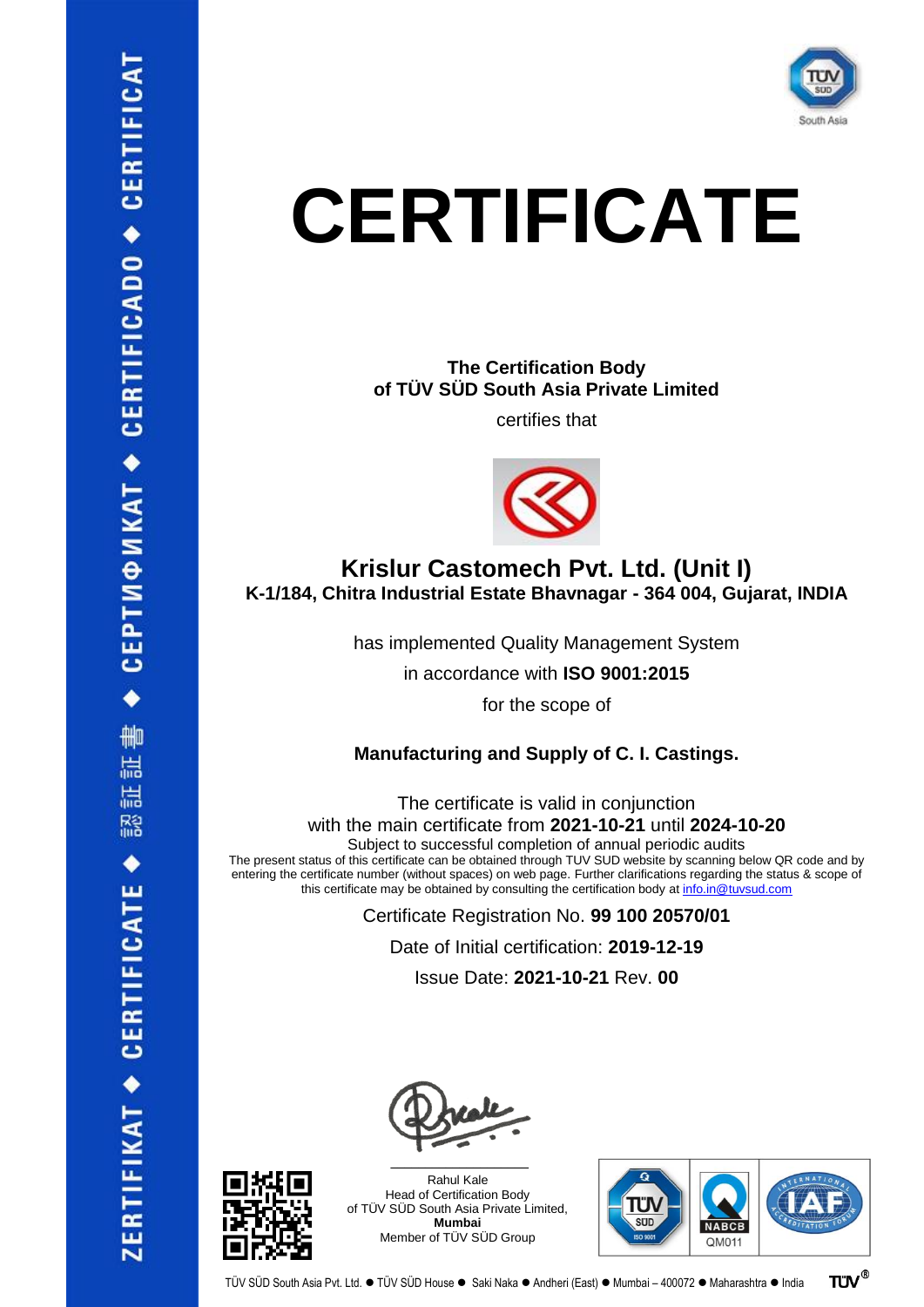

**The Certification Body of TÜV SÜD South Asia Private Limited**

certifies that



### **Krislur Castomech Pvt. Ltd. (Unit II) K-D/49, Chitra Industrial Estate, Bhavnagar - 364 004, Gujarat, INDIA**

has implemented Quality Management System

in accordance with **ISO 9001:2015**

for the scope of

#### **Manufacturing and Supply of Metal Machined Components.**

The certificate is valid in conjunction with the main certificate from **2021-10-21** until **2024-10-20**

Subject to successful completion of annual periodic audits

The present status of this certificate can be obtained through TUV SUD website by scanning below QR code and by entering the certificate number (without spaces) on web page. Further clarifications regarding the status & scope of this certificate may be obtained by consulting the certification body at [info.in@tuvsud.com](mailto:info.in@tuvsud.com)

> Certificate Registration No. **99 100 20570/02** Date of Initial certification: **2019-12-19**

Issue Date: **2021-10-21** Rev. **00**





Rahul Kale Head of Certification Body of TÜV SÜD South Asia Private Limited, **Mumbai** Member of TÜV SÜD Group